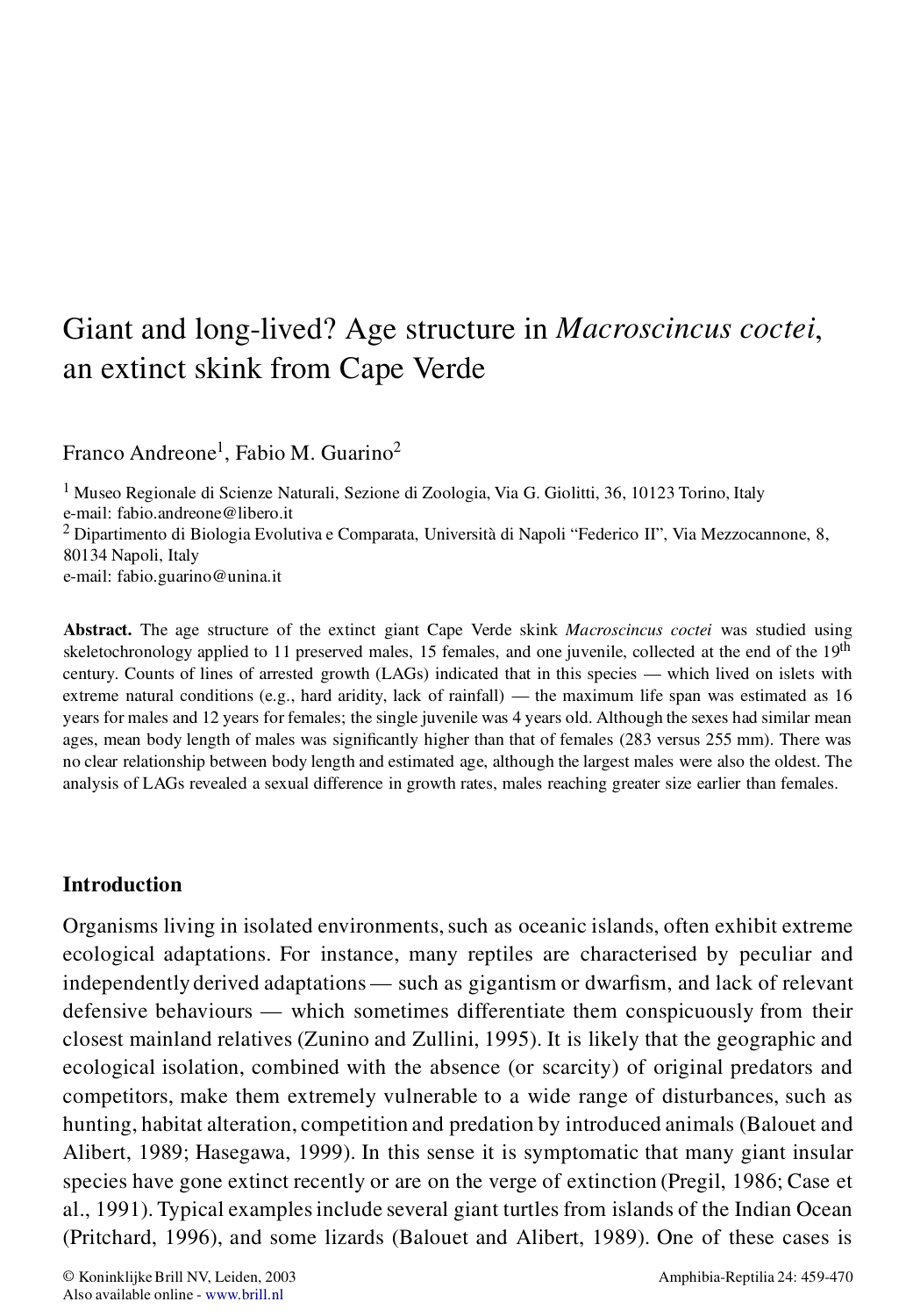represented by the giant Cape Verde skink, *Macroscincus coctei*, which was last reported from the wild in the beginning of  $20<sup>th</sup>$  century (Andreone, 2000). According to available information, this skink lived on some islets of Cape Verde, an archipelago about 600 km off Senegalese coast. Although attributed to a distinct genus, it was considered in some ways a sort of "specialised form" of *Mabuya* by Carranza et al. (2001). It reached a conspicuous body size (at least 350 mm in snout-vent length), was mainly herbivorous, and exhibited several morphological and natural history peculiarities, such as oviparity, partially prehensile tail, and development of elongated hind-legs in males (Andreone and Gavetti, 1998). Due to the lack of any confirmed observation of this species from the past 90 years, it is most likely that it is nowadays extinct. As for many other insular animals, its extinction was likely due to a combination of human-induced and natural factors, such as active hunting, predation and disturbance caused by introduced animals, as well as the occurrence of extraordinary dry periods (Andreone, 2000). Moreover, due to its large size and peculiar morphology, *M. coctei* was also actively collected by natural history dealers during the  $19<sup>th</sup>$  and beginning of  $20<sup>th</sup>$  centuries, and sent to several naturalists and natural history museums. But, as most natural history collectionshost only single specimens, until recently the scientific information obtainable from these specimens was quite limited (e.g., Greer, 1976).

A remarkable exception to the scarcity of comparative samples is represented by a large series housed at Turin, and which was recently described (Andreone and Gavetti, 1998). This collection is due to the importation made at the end of  $19<sup>th</sup>$  century by the Italian herpetologist M.G. Peracca, who collected and imported more than forty specimens of M. *coctei* (Peracca, 1891a, b), 26 of which are still preserved in Turin Museum (Andreone and Gavetti, 1998). Due to the lack of detailed information, we assume that these specimens were all captured at the same period and at the same site. For this reason, they represent a valuable data set which may help to clarify aspects of the species' life history (Andreone, 2000).

In this paper we investigated the age structure and eventual intersexual differences in this little known species, by skeletochronology. In particular, (1) we tested whether age estimation of museum samples is possible, in order to use this information to characterise the life span, age structure and longevity of *M. coctei;* and (2) we compared the data from *M. coctei* with those from other insular lizard species, focusing on the parallelism occurring in phylogenetically distant species under comparable environmental and ecological pressures.

#### **Material and methods**

Eleven adult males and 15 adult females of *Macroscincus coctei* housed in the Zoological Museum of Turin were analysed in this study (MZUT R1981.1-26). The status of sexual maturity was assessed by detection of secondary sexual characters. All animals (maintained in 70% ethanol) came from Ilheu Branco, and belong to the series imported by Peracca (Andreone and Gavetti, 1998). Furthermore, as a complement and to calibrate the age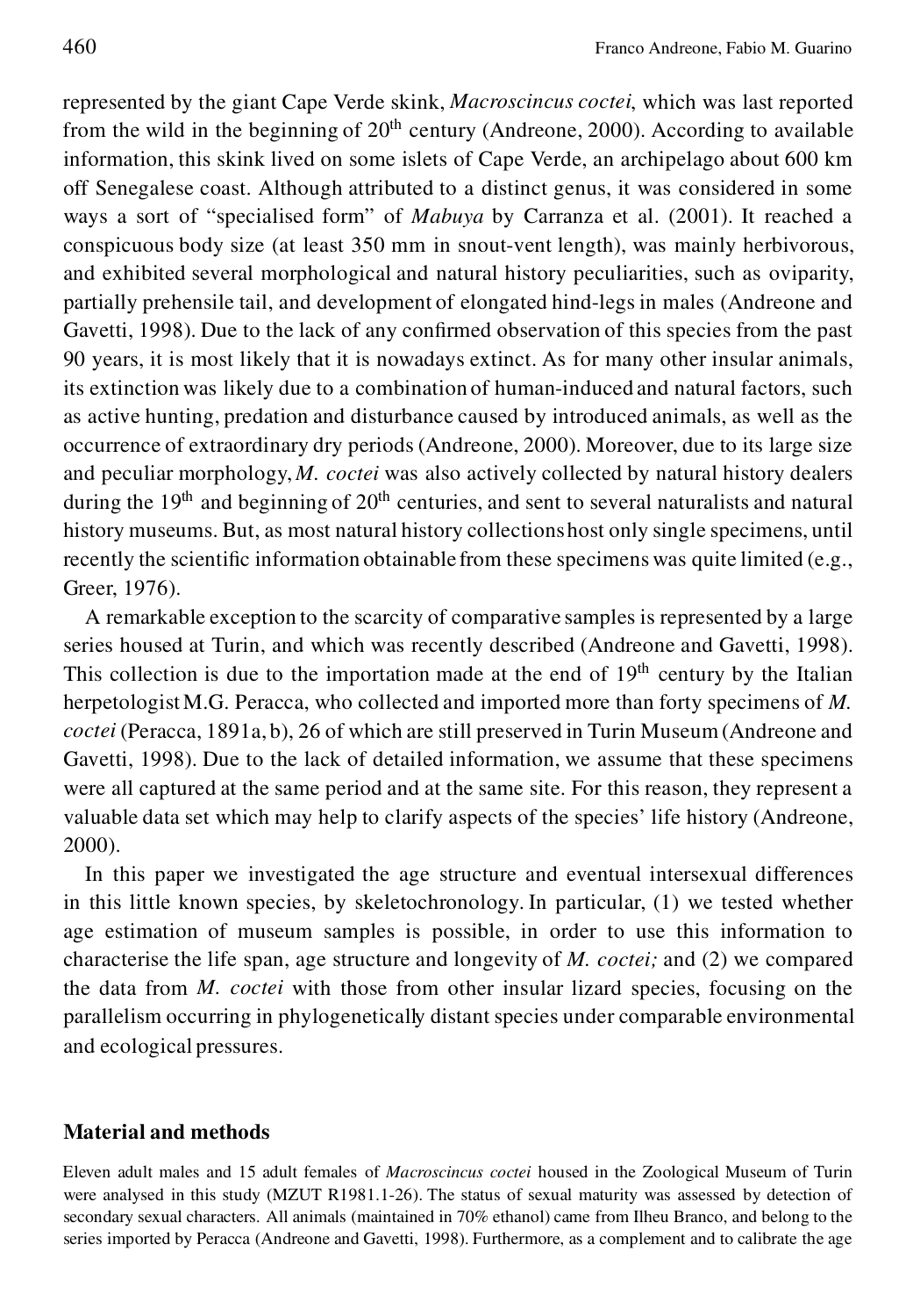estimation, we analysed a young specimen (MNHN 1984-237) from Paris Museum. This individual was collected on 9 May 1884 during the Talisman Mission (Vaillant, 1888) at Ilheu Branco. This islet  $(16°40'N, 24°40'W)$  is approximately midway between the São Vicente and São Nicolau islands, and constitutes, together with Santa Luzia and Ilheu Raso, the "Ilhas Desertas" (Schleich and Schleich, 1995; Mateo et al., 1997).

Each specimen was measured by the senior author from the tip of the snout to the cloaca (snout-vent length, SVL) with a plastic rule (with precision of 1.0 mm). The total length is not provided, because in most specimens the tail was regenerated and shorter than in intact animals (Andreone and Gavetti, 1998). Sex was determined by external analysis (males are much more robust than females, have a bigger head and longer hindlimbs), and, when the belly had been previously opened (for fixation purposes), by analysing gonads.

For age assessment we delicately removed a portion of the second phalanx from the third toe (right hindleg) through a longitudinal skin incision. This careful operation allowed preserving the external appearance of the fingers. The phalanges were then stored in  $70\%$  ethanol for one day, decalcified by immersion in  $5\%$  nitric acid (3 hours), and rinsed in tape water. Multiple 15  $\mu$ m thick cross sections were obtained from the diaphysis using a cryostat, and stained with Ehrlich's hematoxylin for 25 minutes. A minimum number of 20 serial cross sections from each phalanx were mounted in aqueous resin and analysed under transmitted light microscope equipped with an image analyser. We identified the hematoxylinophilic growth rings in the bone tissue corresponding to the lines of arrested growth (named LAGs from here onwards). The LAG counting was performed by FMG, and confirmed by FA. In case of discordance, the bone section was analysed by a third person, or reanalysed until consensus was reached. When two sets of counts were different, the lower count was usually considered.

### **Results**

#### *Bone histology and growth mark interpretation*

The diaphysis of the phalanx cross sections appeared as formed by an outer cortex enclosing a central marrow cavity ( $fig. 1a-f$ ). The cortex mainly consisted of parallel fibered bone, although in some individuals it was also formed of lamellar bone ( $\text{fig}$ , 1a). In most phalanges we distinguished the periosteal from the endosteal bone by identifying the cementing resorption line ( $\text{fig. 1c, d}$ ). In general, the periosteal bone was thicker than the endosteal one, but in some cases the diaphyseal cortex was composed of endosteal bone owing to remodelling changes ( $fig. 1c$ ). In a few phalanges, some isolated vascular canals were also observed at the diaphyseal level; in some of the vascularised phalanges, canals were enlarged into resorption spaces (fig. 1f).

All the phalanges exhibited concentric LAGs, except that of one female (MZUT R1981.25). The expression of LAGs under transmitted light microscope varied according to the examined phalanx ( $fig. 1a-f$ ). In fact, most phalanges showed thin lines ( $fig. 1a-b$ ), while some others were characterized by marked LAGs ( $fig. 1c$ ), or by lines very close to one other (fig. 1f). Double LAGs were rare and observed without a regular and periodic pattern. Furthermore, they had different spatial pattern in different specimens, and did not indicate a constant double annual growth cycle.

One male (MZUT R1981.13) and two females (MZUT R1981.16and R1981.26) showed poorly distinguished or incomplete LAGs, and thus count data was dubious. We cannot find a reason for such a phenomenon: these specimens were not considered in the following analyses. Of the remaining individuals  $(10 \text{ males and } 12 \text{ females})$  with well-defined LAGs, we did not converge on a single LAG number for 6 males and 5 females. In all cases, the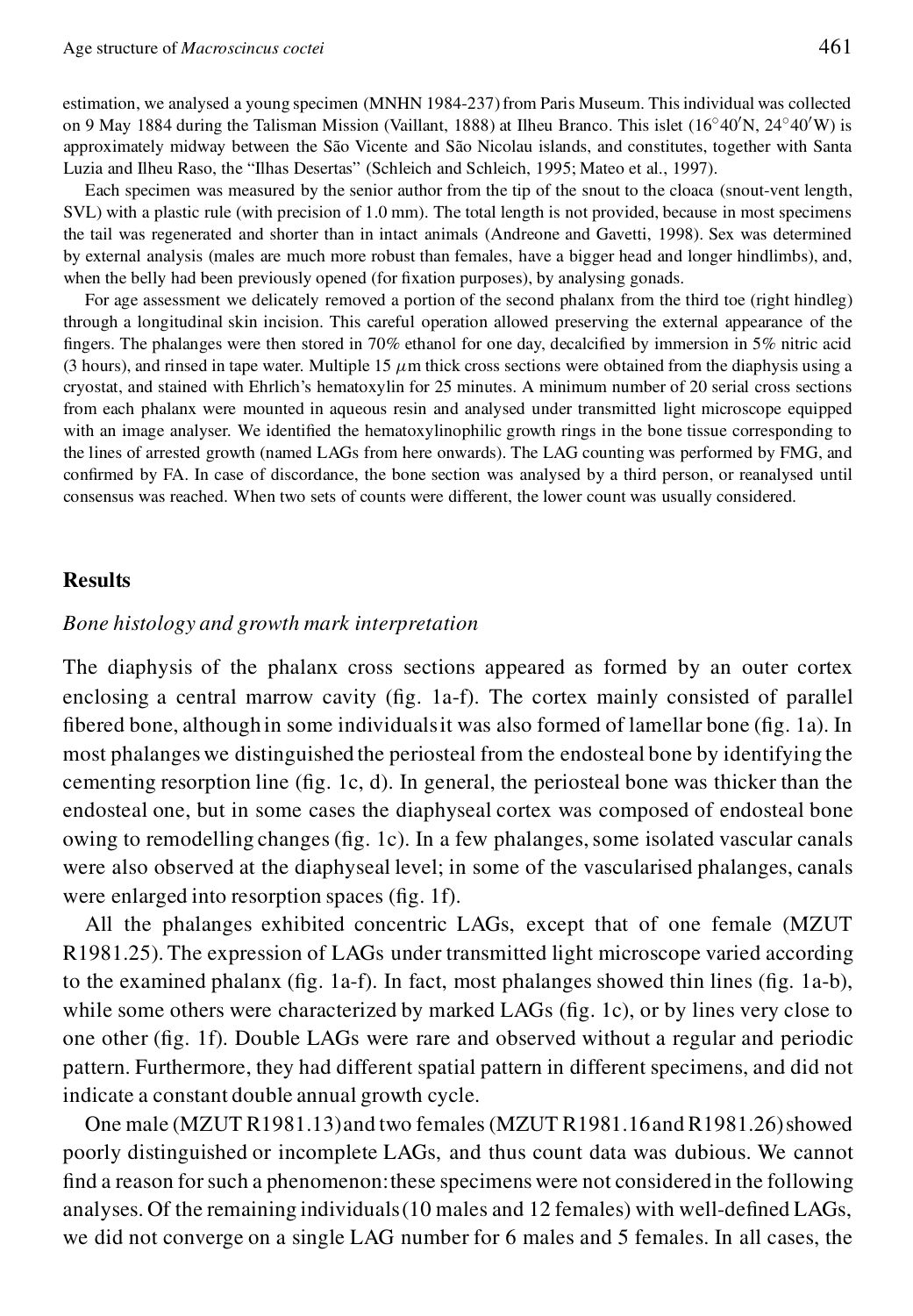

**Figure 1.** Representative phalanx cross sections of *Macroscincus coctei*. Black arrows indicate the lines of arrested of growth (LAGs). All the figures are given at the same magnification  $(\times 45)$ . (a) female (MZUT  $R1981.10$ ),  $SVL = 243$  mm, 6 LAGS; (b) male (MZUT R1981.7),  $SVL = 282$  mm, 7 LAGs; (c) female (MZUT  $R1981.4$ ),  $SVL = 274$  mm, 8 LAGs (note the marked bone remodelling indicated with a white arrow); (d) female  $(MZUT R1981.15)$ ,  $SVL = 282$  mm, 10 LAGs; (e) female  $(MZUT R1981.20)$ ,  $SVL = 225$  mm, 11 LAGs; (f) male, (MZUT R1981.6),  $SVL = 320$  mm, 16 LAGs (the asterisk indicates the presence of one among many resorption spaces in the cortex).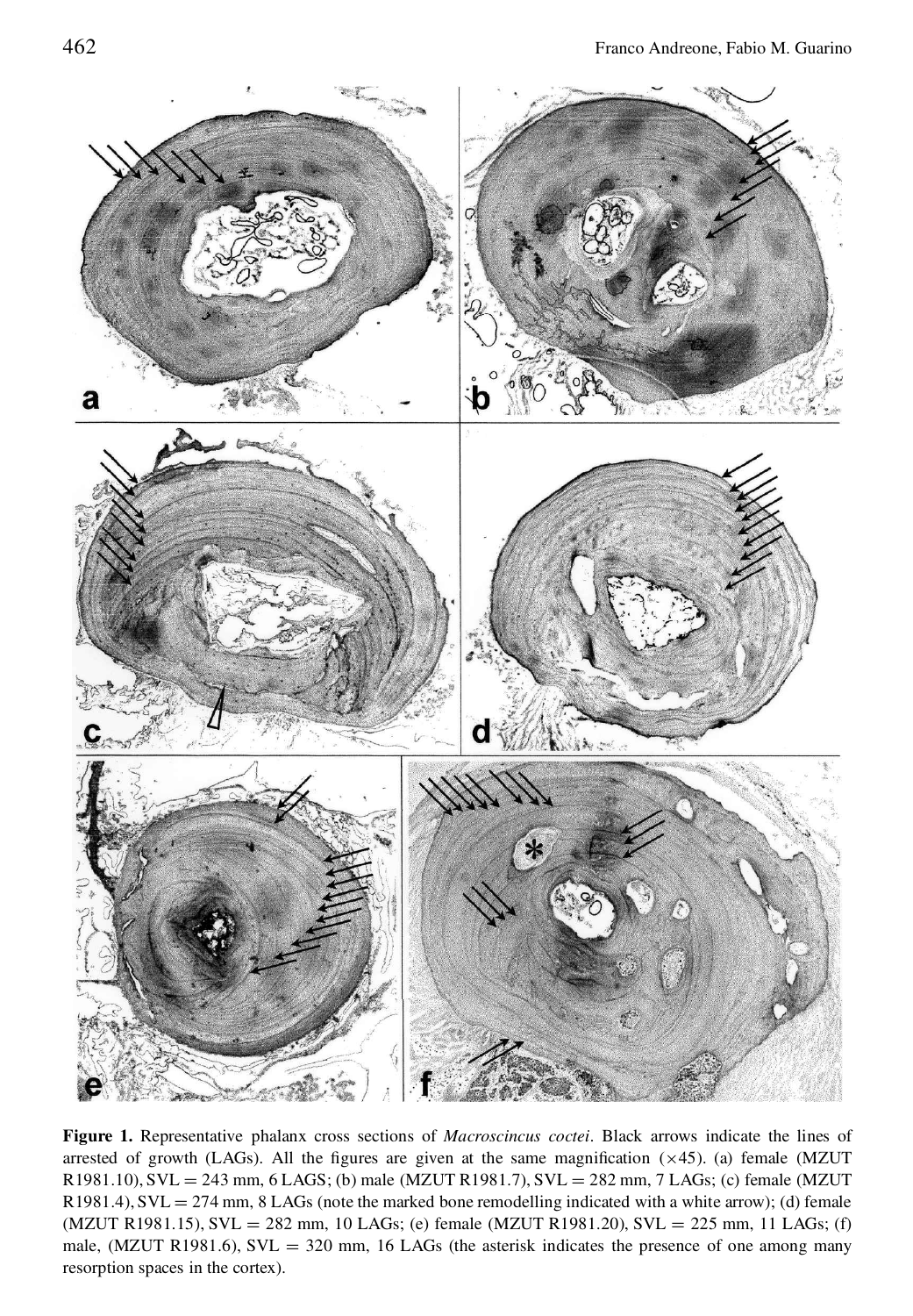differences between the counts made by a single observer in different times or between the counts of two observers were never higher than 2. The identification of the lamellar periosteal matrix represented one of the main difficulties, because it could in some cases be confused with LAGs ( $fig. 1a, e$ ). In these cases it was sometime necessary to replicate the observations on the same histological section to get a final consensus on the LAG estimation. Moreover, in some individuals, the extensive remodelling partly masked the LAG identification. However, when the endosteal bone deposition occurred only at a certain cortical area, resulting in a "shift" of the marrow cavity, counting LAGs (and/or identifiable LAG fragments) was usually possible in the opposite periosteal side ( $fig. 1c$ ).

#### *Body size, longevity and growth*

Among the adults, males were significantly larger than females (mean SVL  $\pm s$ , Males: 282.82  $\pm$  26.27 mm, females: 255.13  $\pm$  17.83 mm,  $t = 3.21$ ,  $P = 0.0037$ ). The largest examined male was 320 mm long (MZUT R1981.6), while the longest female (MZUT  $R1981.15$ ) measured 282 mm. The smallest specimen (MNHN 1984-237) was 140 mm in body size, and its age, assessed on the basis of the LAG number, was estimated as 4 years. Adult ages ranged 5-16 years for males ( $n = 10$ ; mean number of LAGs = 8.80  $\pm$  3.42), and 6-12 for females  $(n = 12; 8.77 \pm 2.17)$ . Contrary to SVL, the mean age was not significant different between sexes (Mann-Whitney  $U$ -test = 59.50,  $P = 0.733$ ). The age class distribution had two peaks in males (6 and 8 years), and was unimodal in females  $(8 \text{ years})$  (fig. 2). This distribution was not significantly different between sexes (Kolmogorov-Smirnov  $\chi^2$ -test,  $P = 0.962$ ).



**Figure 2.** Age distribution of *Macroscincus coctei* as assessed from counts of LAGs. Doubtful cases were excluded.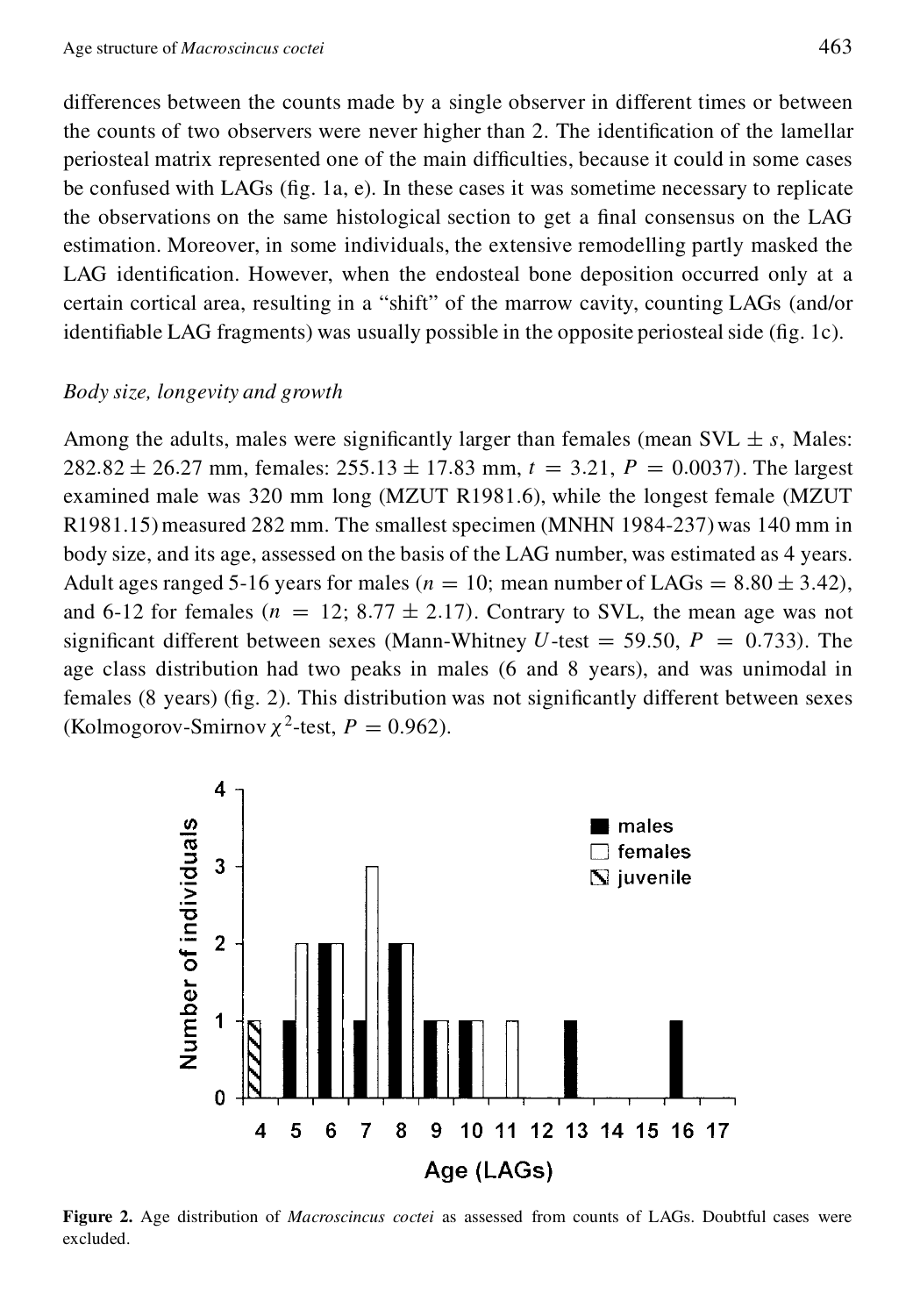

**Figure 3.** Relationships between age and SVL in the analysed phalanges of *Macroscincus coctei.* Doubtful cases were excluded. The juvenile is indicated with an arrow.

There was no apparent and significant relationship between SVL and number of LAGs (males,  $r = 0.54$ , df = 8, P = 0.11; females,  $r = 0.41$ , df = 10, P = 0.20; fig. 3), although the largest males tended to be also the oldest ones. Furthermore, single factor analysis of covariance (with sex as the factor and age as the covariate) showed that at the same age, male and female *M. coctei* did not differ for body length (ANCOVA on slopes,  $F = 0.098$ , df = 1, 18,  $P = 0.758$ . The analysis carried out upon three LAG groups  $(1 = 5-8; 2 = 9-12; 3 = 13-16)$  was also non-significant  $(F_{2,18} = 2.69; P = 0.09)$ , but the Tukey-HSD *post-hoc* test gave lack of significant difference between groups 1 and 2  $(P = 0.66)$  and between groups 2 and 3  $(P = 0.11)$ , while it was different between groups 1 and 3 ( $P = 0.03$ ).

#### **Discussion**

#### *Reliability of the skeletochronologicalmethod*

When longitudinal studies of marked animals are not possible, skeletochronology is the most reliable method for assessing age in ectothermal terrestrial vertebrates (Castanet et al., 1993; Castanet, 1994). In amphibians and reptiles living in the temperate regions, each LAG corresponds to an arrested osteogenesis during the autumn-winter cessation of growth. Alternatively, in tropical species the presence of bone growth marks may depend more on factors other than temperature, such as rain-dryness alternations, or food availability (e.g., Zug and Rand, 1987; Guarino et al., 1998; Andreone et al., 2002).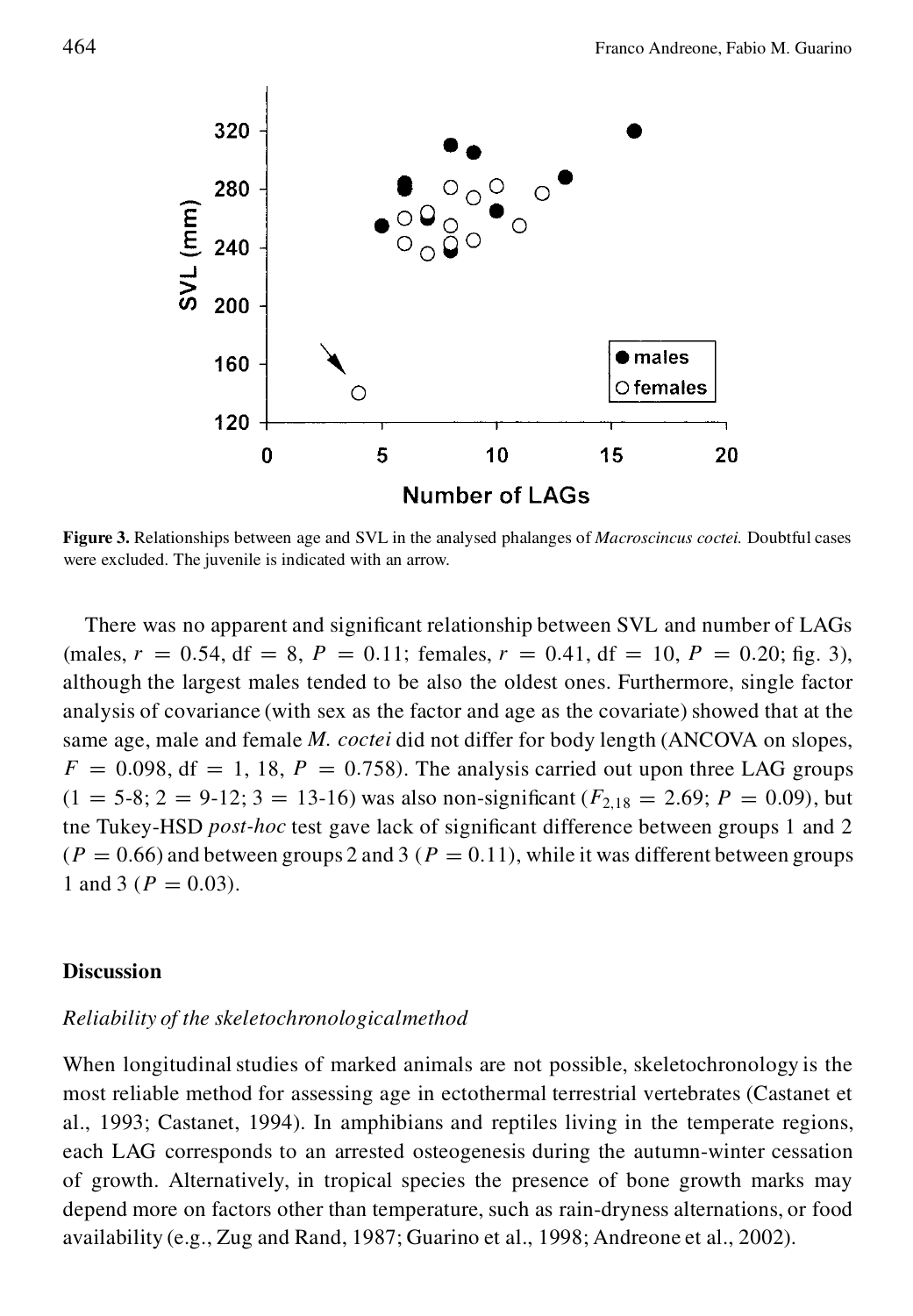Many skeletochronological studies performed on amphibian or reptilian remains from archaeological or paleontological sites show that age estimation by LAG counting is possible in subfossil and fossil specimens (Peabody, 1961; Buffrenil and Buffetaut, 1981; Reid, 1981; Esteban, 1990; Sander, 1989, 1991; Sanchiz and Alcobendas, 1994; Horner et al., 2000). Although the wide use of toe-clipping methods (e.g., Saint Girons et al., 1989; Andreone et al., 2002) does not require sacrificing the sample, the use of preserved specimens for age determination is still scarcely considered. We stress therefore the importance of the present study in demonstrating the efficacy of skeletochronology on preserved specimens. In agreement with McCarter et al. (2001), the possibility of assessing age of museum specimens is a process that increases the scientific value of zoological collections. The analysis of preserved samples goes beyond the classical taxonomic assessment, and allows to gather further biologicaldata that can be correlated with general ecology. The case study of *M. coctei* is important for two reasons: (1) skeletochronology allows detailed speculations and inferences about the life history of an extinct species, and (2) provides support for using this method on animals preserved for approximately a century.

Age estimate was possible for most examined specimens. LAGs were not different in quality and evidence from those of freshly cut phalanges (or other bones). Then, two questions arose: (1) what is the seasonality in LAG formation, and (2) does the number of visible lines in the bone sections correspond to the actual LAGs number formed during ageing? The answer to the former question relies on the observation that for most amphibian and reptile species living in regions with conspicuous seasonal climatic variations, one LAG is formed yearly (Francillon, 1979; Castanet, 1985; Francillon and Castanet, 1985;Buffrenil and Castanet, 2000). Regarding our *M. coctei* sample, we should take into consideration the peculiar climate of the area where it lived. In fact, Cape Verde is an archipelago with tropical seasonality, and where rainfalls are extremely low and concentrated from August to October (Schleich and Schleich, 1995). Although we cannot assess experimentallyif there is a periodicityin the LAG depositionin *M. coctei*, we are led to consider each LAG to be deposited yearly, as it is the rule for species belonging to the genus *Gallotia* (Castanet and Baez, 1991). Indeed, the general consensus is that LAGs originate from endogenous rhythms, and are reinforced and synchronized by external seasonality (Castanet and Baez, 1991; Castanet et al., 1993).

With respect to the validity of LAG count, it must be taken into account that one or more LAGs can be totally destroyed by bone remodelling, mainly in the periosteal cortex toward the marrow cavity (endosteal resorption). This is particularly true for phalanges, since they are more frequently affected by intense remodelling than other long bones (Buffrenil and Castanet, 2000). As a rule, the method used to evaluate the possible resorption of inner periosteal LAGs is the comparison of different osteometric parameters between juveniles and adults (Castanet et al., 1993; Guarino et al., 1999). We could study only a single juvenile of *M. coctei* (distinguished from the adults for a typical brighter colouration). Its analysis was crucial, since it allowed us to make a preliminarily estimation of the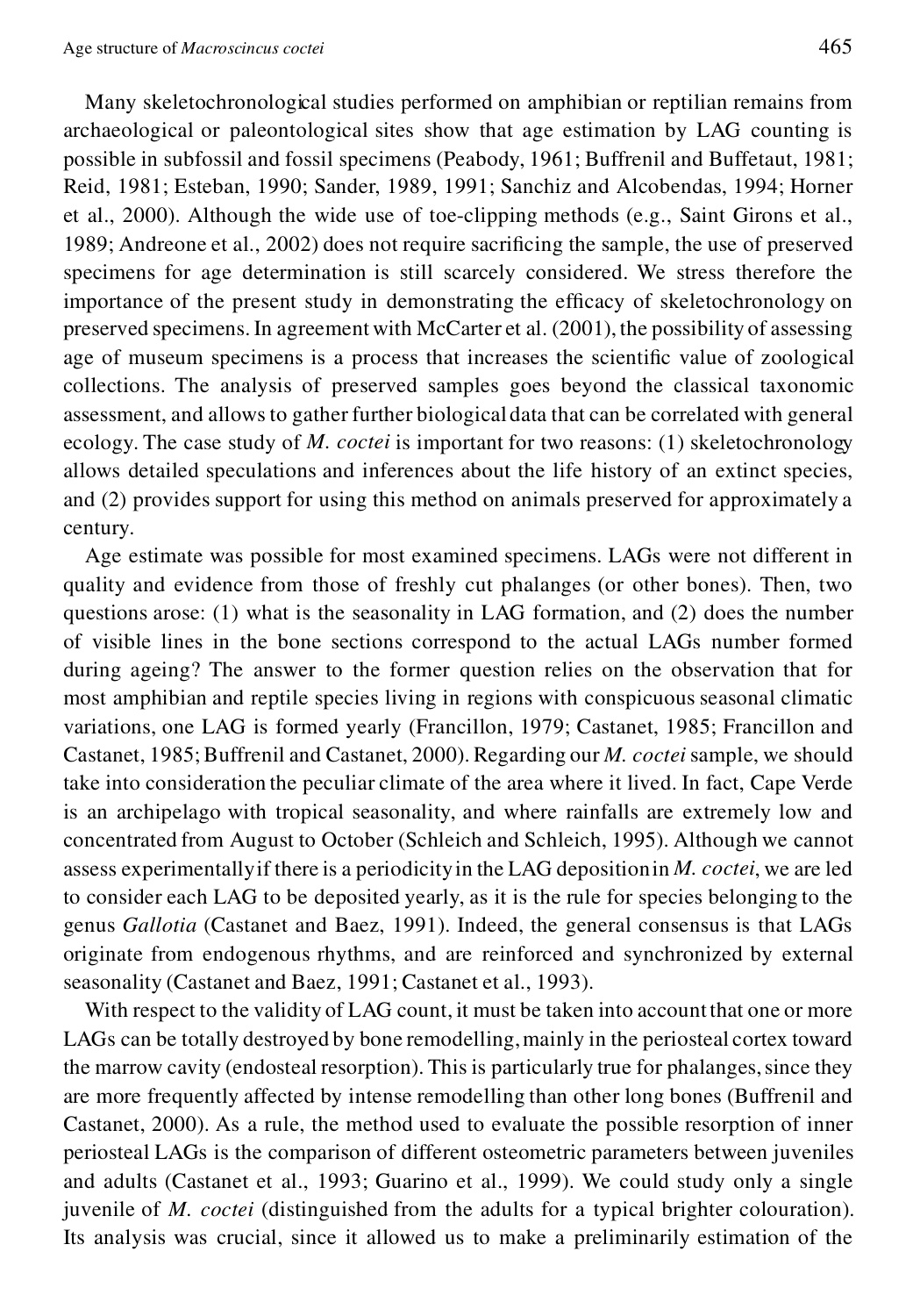number of LAGs resorbed during the growing process. Our comparisonssuggest that bone remodelling destroyed at least one LAG. Another possible source of underestimation of individual age is the arrest of periosteal osteogenesisin the oldest individualsof long-lived species, such as *Sphenodon punctatus* (Castanet et al., 1988). Owing to the osteogenetic arrest, LAG formation stops in the phalanx earlier than in other long bones: accuracy of the phalanx to assess the age in *M. coctei* can be evaluated analysing the relationship between LAG number and SVL. The great difference in size between the juvenile with 4 LAGs and the specimens with 6 or 7 LAGs suggests that the age in the adults is possibly underestimated. We therefore believe that the *M. coctei* longevity reported here is underestimated, and the reported LAG number should be interpreted as a minimum longevity.

#### *Considerations about the species' ecology*

The age estimation also turned out to be crucial in assessing the ecological traits of *M. coctei*, and possibly uncover some of the causes underlying its extinction. It was thereafter worth, in terms of comprehension of parallel evolutive adaptations,to compare the natural history traits of *M. coctei* with those of two other insular reptiles, *Gallotia simonyi* and *Sphenodon punctatus* (table 1). The former is a lizard from Canary Islands (Barahona et al., 2000), while *Sphenodon punctatus*is a well known relict rhynchocephalianinhabiting remote islands of New Zealand.

Age structure data are available for subfossil and living *G*. *simonyi* specimens (Castanet et al., 1991; Romero-Bevìa et al., 1999). *Macroscincus coctei* and *G. simonyi* share parallelismsin ecology and habitat adaptation,althoughbelongingto two different families (Scincidae and Lacertidae). They both reach a very large size (about 350 mm SVL in *M. coctei*, and 500 mm in *G. simonyi*), have a remarkable sexual dimorphism, with males being larger then females, and show peculiar longevity (at least 16 years in *M. coctei*, and 20 in *G. simonyi*, see table 1). Another similarity between is in the bone growth pattern:

| <b>Species</b>                | Provenance                      | Family              | Maximum<br>Longevity<br>(years) | Average SVL<br>(mm) |         | Maximum<br>SVL<br>(mm) | Reference                  |
|-------------------------------|---------------------------------|---------------------|---------------------------------|---------------------|---------|------------------------|----------------------------|
|                               |                                 |                     |                                 | Males               | Females | Males                  |                            |
| <b>Macroscincus</b><br>coctei | Cape Verde<br>(Ilheu Branco)    | Scincidae           | 16                              | 283                 | 255     | 320                    | This study                 |
| Gallotia<br>simonyi           | Canary Islands<br>(Tenerife)    | Lacertidae          | 20                              | 358                 |         | 478                    | Castanet and<br>Baez, 1991 |
| Sphenodon<br>punctatus        | New Zealand<br>(Stephen Island) | Spheno-<br>dontidae | 35                              | 239                 | 196     | 264                    | Castanet et al<br>1988     |

**Table 1.** Estimated longevity, average and maximum body size (SVL) for lizards inhabiting two Atlantic archipelagos (*Macroscincus coctei* and *Gallotia simonyi*) and a rhynchocephalian from New Zealand (*Sphenodon punctatus*).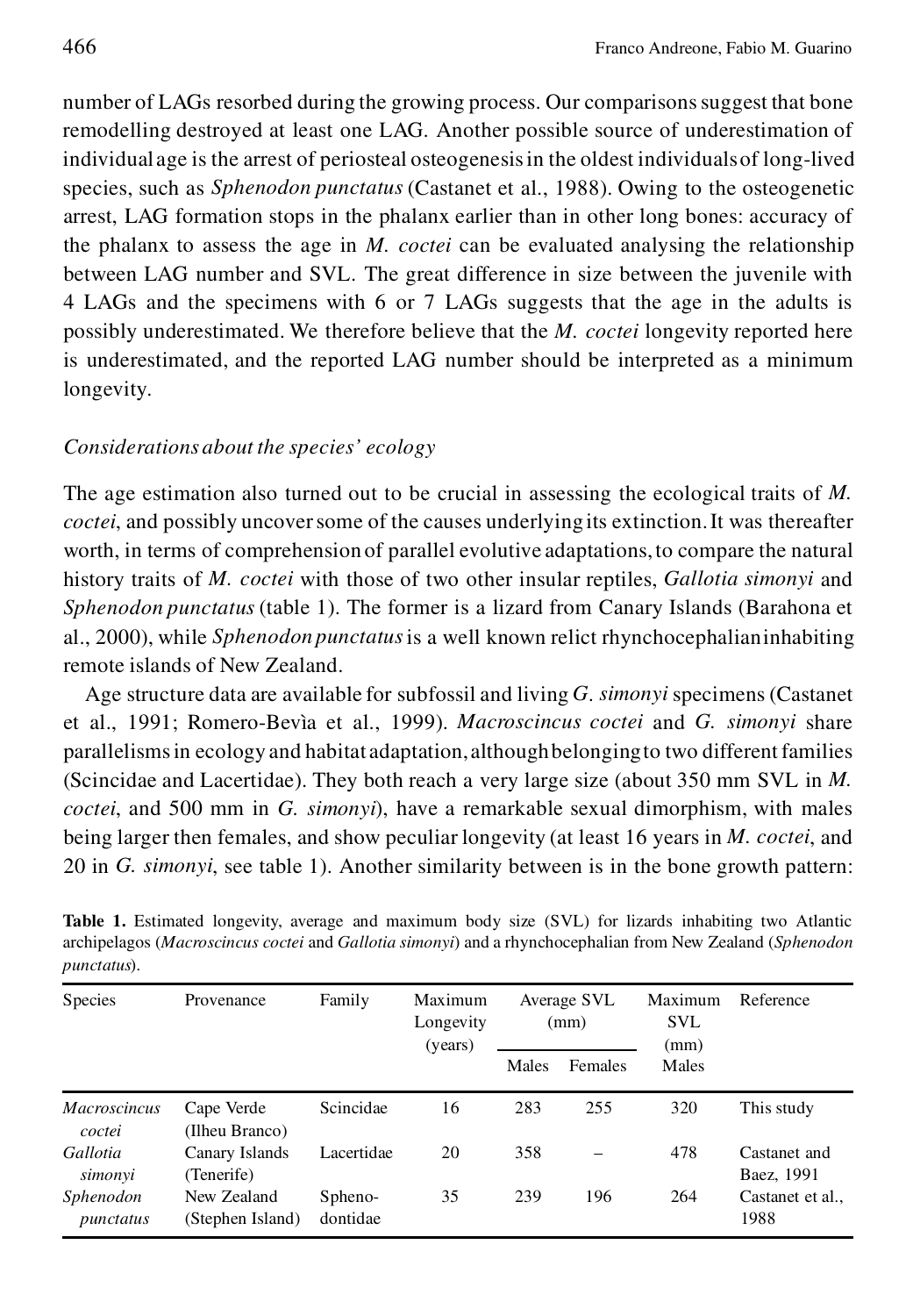in both species the inner (perimedullar) LAGs showed a regular disposition.This indicates that the growth rate was almost constant in both species, without a higher velocity during the early years of ontogeny, as occurs in most short-lived lizards before reaching sexual maturity (Castilla and Castanet, 1986; Saint Girons et al., 1989; Wapstra et al., 2001). This similarity can be interpreted as evidence of an analogouslife style. It is likely that sexual maturity was reached quite late in both the species: during this period a protracted juvenile growth pattern was more or less constant and allowed the animal to attain a conspicuous size, as already stressed by Castanet and Baez (1991), and Shine and Charnov (1992).

Since all the analysed *M. coctei* specimens were mature at the time of capture, we may hypothesise that sexual maturity was reached at 5 years for males and 6 for females, or even later (if age determination is underestimated). Our analysis suggests that sexual maturity was reached late, and growth was probably continuous across all ages for males. As a consequence,*M. coctei* was a long-lived lizard, with a conspicuousinter-sexual difference in body size. In fact, it is typically advantageous for males to be large, the body size being related to defence of territory and mating success (Stamps, 1983; Pough et al., 2001). Our results indicate that such sexual dimorphism is accompanied by a differential growth rate: males are larger as a consequence of an accelerated growth, likely from the  $9<sup>th</sup>$  year onwards. The growth in the first part of their life (e.g., until the  $8<sup>th</sup>$  year) does not appear to differ between sexes. The difference is shown starting from this age, when likely females invest more in reproduction (egg-laying), while males in body growth and, consequently, success in territory defence. We can expect that older males probably have a higher reproductive success. In *M. coctei* eggs are relatively large (up to 24 mm in diameter; see Andreone and Gavetti, 1998). Two analysed females still had in their body two eggs: this suggests an invariable clutch size of two eggs per female. These females (MZUT R1981.18 and 20) had respectively 7 and 11 LAGs, thus being in accord with our projection concerning the reproductivemode. Although we do not have information on the number of clutches per reproductive season, we are inclined to consider this number as genetically determined and a realistic estimate of species fecundity. All these reproductive featurestogetherwith the large body size, late maturity and long life expectancyare typical K-selected traits (Barbault and Blandin, 1980; Shine and Charnov, 1992), as proposed for *G. simonyi* (Castanet et al., 1991).

*Macroscincus coctei*, therefore, was a specialised insular lizard, adapted to the environment and likely unable to recover in case of habitat disturbance and introduction of alien elements. Finally, we do not know whether the absence of juveniles in the series coming from the Turin Museum reflects the reality of the wild population at the time of capture. In fact, all the analysed specimens were adults, being much larger than the juvenile from the Paris Museum. Together with a second one from Genova Museum this is the only juvenile individual we found in the large collections of *M. coctei* at Turin, Genova, Treviso, and Paris (Andreone and Gavetti, 1998). The collectors at that time likely selected adult and large specimens for the trade. However, it cannot be excluded that *M. coctei* had a demography similar to that of *Sphenodonpunctatus*, where adultsrepresented the majority (95%)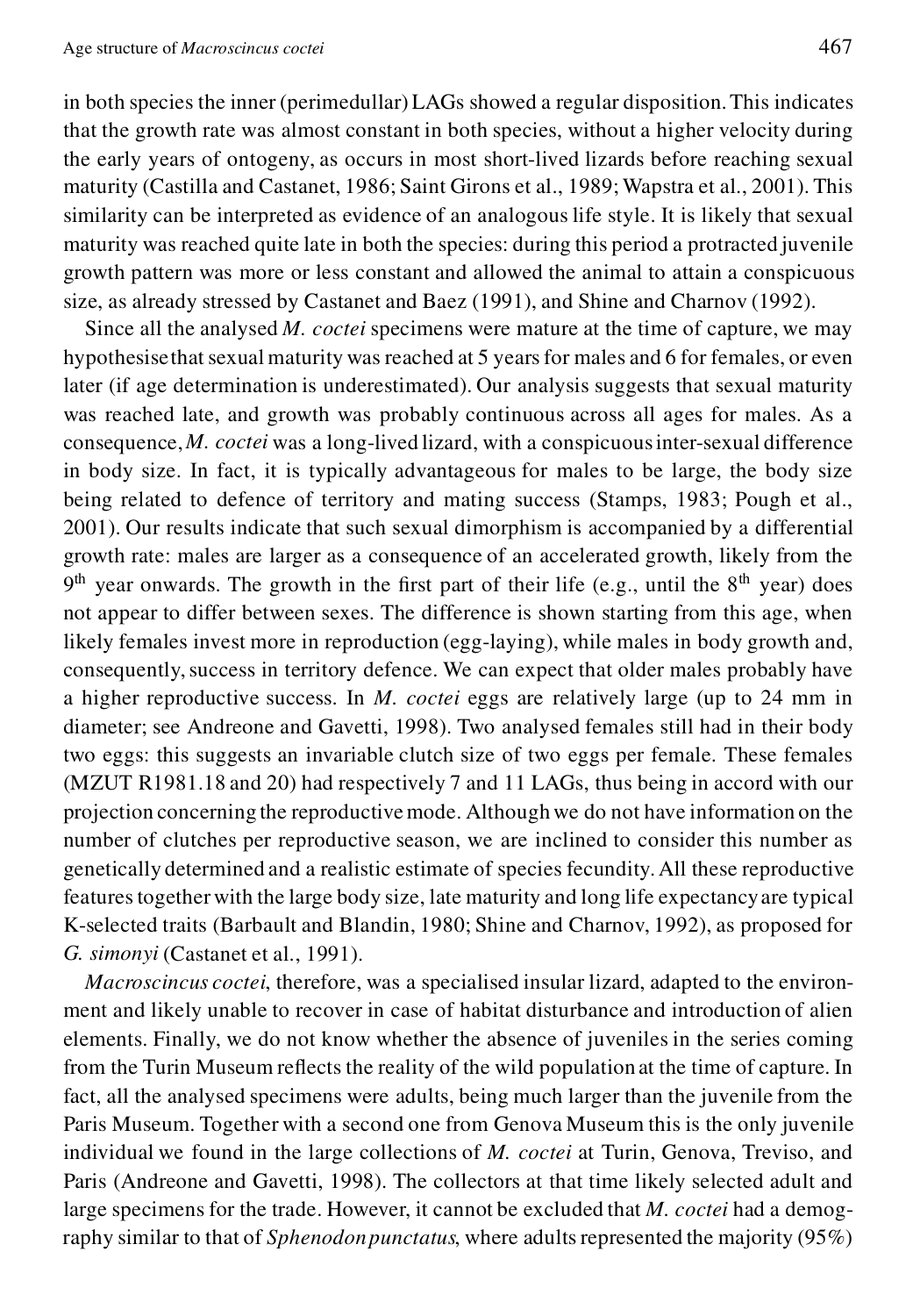of the whole population at Chicken Islands, as a consequence of differential predation by introduced rats (Castanet et al., 1988). Hence, both selective collecting of adult specimens (possibly due to the demands of natural history museums), as well as low juvenile recruitment rate — which might have been reduced by predation of eggs and juveniles by introduced mammals (e.g., cats, dogs and rats) — may have contributed to the extinction of this peculiar species.

Acknowledgements. This work benefited from the help of R. Bout, C.J. Hazevoet, H. Ota, V. Perez-Mellado, and D. Vieites who provided crucial bibliographic material on Cape Verde and its fauna. A. Dubois, I. Ineich and A. Ohler kindly allowed the examination of the juvenile specimen. Thanks to G. Falcone for the technical assistance in the histological plate and to E. Gavetti for useful discussions about the origin of Peracca's skinks. L. Luiselli and two anonymous reviewers were extremely useful with exchange of information, comments and suggestions upon an earlier draft of the present paper.

#### **References**

- Andreone, F. (2000): Herpetological observations on Cape Verde: a tribute to the Italian naturalist Leonardo Fea, with complementary notes on *Macroscincus coctei* (Duméril & Bibron, 1839) (Squamata: Scincidae). Herpetozoa **13**: 15-26.
- Andreone, F., Gavetti, E. (1998): Some remarkable specimens of the giant Cape Verde skink, *Macroscincus coctei* (Duméril and Bibron, 1839) with notes about its distribution and causes of its possible extinction. Ital. J. Zool. **65**: 413-422.
- Andreone, F., Vences, M., Guarino, F.M., Glaw, F., Randrianirina, J.E. (2002): Natural history and larval mor phology of *Boophis occidentalis* (Anura: Mantellidae: Boophinae) provide new insights into the phylogeny and adaptive radiation of endemic Malagasy frogs. J. Zool., Lond. **257**: 425-438.
- Balouet, J.-C., Alibert, E. (1989): Le grand livre des espèces disparues. Pampluna, Editions Ouest-France.
- Barahona, F., Evans, S.E., Mateo, J.A., García-Márquez, M., López-Jurado, L.F. (2000): Endemism, gigantism and extinction in island lizards: the genus *Gallotia* on the Canary Islands. J. Zool. Lond. **250**: 373-388.
- Barbault, R., Blandin, P. (1980): La notion de stratégie adaptative: sur quelques aspects énergétiques démo graphiques et synécologiques. In: Récherches d'écologie théorique, p. 1-27. Barbault, R., Blandin, P., Meyer, J.A., Eds, Paris, Maloine.
- Buffrenil, V. de, Buffetaut, E. (1981): Skeletal growth liners in an eocene crocodilian skull from Wyoming as an indicator of ontogenic age and paleoclimatic condition. J. Vert. Paleont **1**: 57-66.
- Buffrenil, V. de, Castanet, J. (2000): Age estimation by skeletochronology in the Nile monitor (*Varanus niloticus*), a highly exploited species. J. Herpetol. **34**: 414-424.
- Carranza, S., Arnold, E.N., Mateo, J.A., López-Jurado, F. (2001): Parallel gigantism and complex colonization patterns in the Cape Verde scincid lizards *Mabuya* and *Macroscincus* (Reptilia, Scincidae) revealed by mitochondrial DNA sequences. Proc. R. Soc. Lond. B **268**: [1595-1603.](http://www.ingentaselect.com/rpsv/cgi-bin/linker?ext=a&reqidx=/0962-8452^28^29268L.1595[aid=3222716])
- Case, T.J., Bolger, D.T. (1991): The role of introduced species in shaping the distribution and abundance of island reptiles. Evol. Ecol. **5**: [272-290.](http://www.ingentaselect.com/rpsv/cgi-bin/linker?ext=a&reqidx=/0269-7653^28^295L.272[aid=9188])
- Castanet, J. (1985): La squelettochronologie chez les reptiles. I. Résultats expérimentaux sur la signification des marques de croissance squelettiques utilisées comme critére d'age chez les lézards et les tortues. Ann. Sci. Nat. Zool. Paris **7**: 23-40.
- Castanet, J. (1994): Age estimation and longevity in Reptiles. Gerontology **40**: 174-192.
- Castanet, J., Baez, M. (1991): Adaptation and evolution in *Gallotia* lizards from the Canary Islands: age, growth, maturity and longevity. [Amphibia-Reptilia](http://www.ingentaselect.com/rpsv/cgi-bin/linker?ext=a&reqidx=/0173-5373^28^2912L.81[aid=2713268]) **12**: 81-102.
- Castanet, J., Francillon-Vieillot, H., Meunier, F.J., De Ricqlés, A. (1993): Bone and individual aging. In: Bone, Vol. 7, p. 245-283. Hall, B.K., Ed., Boca Raton, CRC Press.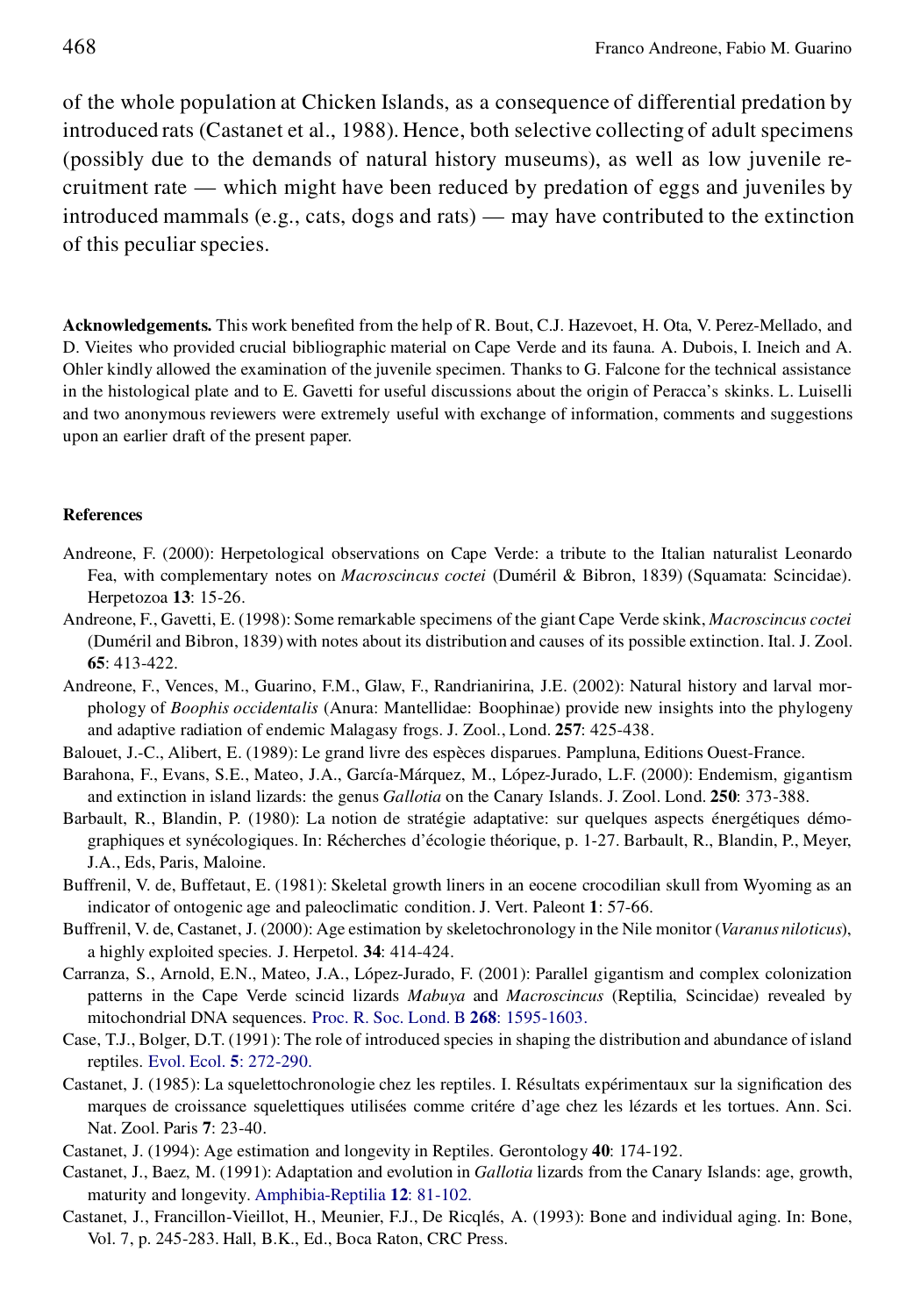- Castanet, J., Newman, D.G., Saint Girons, H. (1988): Skeletochronological data on the growth, age, and population structure of the tuatara, *Sphenodon punctatus*, on the Stephens and Lady Alice islands, New Zealand. [Herpetologica](http://www.ingentaselect.com/rpsv/cgi-bin/linker?ext=a&reqidx=/0018-0831^28^2944L.25[aid=2713269]) **44**: 25-37.
- Castilla, M.A., Castanet, J. (1986): Growth, age and longevity of *Lacerta lepida* assessed by skeletochronology. In: Studies in Herpetology, p. 331-336. Roček, Z., Ed., Prague, Charles University.
- Esteban, M. (1990): Environmental influences on the skeletochronological record among recent and fossil frogs. Ann. Sci. Nat. Zool. Paris **11**: 201-204.
- Francillon, H. (1979): Etude expérimentale des marques de croissance sur les humérus et les femurs de triton creté (*Triturus cristatus cristatus* Laurenti) en relation avec la détermination de l'age individuel. Acta Zool. **60**: 223-232.
- Francillon, H., Castanet, J. (1985): Mise en évidence expérimentale du caractère annuel des lignes d'arrét de croissance squelettique chez *Rana esculenta* (Amphibia, Anura). C. R. Acad. Sci. Paris, Sér. III **300**: [327-332.](http://www.ingentaselect.com/rpsv/cgi-bin/linker?ext=a&reqidx=/0764-4469^28^29300L.327[aid=5548995])
- Greer, A.E. (1976): On the evolution of the giant Cape Verde scincid lizard *Macroscincus coctei.* J. nat. Hist. **10**: 691-712.
- Guarino, F.M., Andreone, F., Angelini, F. (1998): Growth and longevity in *Mantidactylus microtympanun*, a rainforest anuran from southern Madagascar. Copeia **1998**: 194-198.
- Guarino, F.M., Cammarota, M., Angelini, F. (1999): Skeletochronology on femurs and phalanxes from some species of Italian amphibians. Riv. Idrobiol. **88**: 55-61.
- Hasegawa, M. 1999: Impacts of the introduced weasel on the insular food webs. In: Tropical Island Herpetofauna: Origin, Current Diversity, and Conservation, p. 129-154. Ota, H., Ed., Paris, Elsevier Science.
- Horner, J.R., de Ricqlès, A., Padian, K. (2000): Long bone histology of the hadrosaurid dinosaur *Maiasaura peeblesorum* growth dynamics and physiology based on ontogenetic series of skeletal elements. J. Vert. Paleont. **20**: 115-129.
- Mateo, J.A., García-Márquez, M., López-Jurado, L.F., Pether, J. (1997): Nuevas observaciones herpetológicas en las Islas Desertas (Archipelago de Cabo Verde). Bol. Asoc. Herpetol. Esp. **8**: 8-11.
- McCarter, J., Boge, G., Darlow, G. (2001): Safeguarding the world's natural treasures. Science **294**: [2099-2101.](http://www.ingentaselect.com/rpsv/cgi-bin/linker?ext=a&reqidx=/0036-8075^28^29294L.2099[aid=5548999])
- Peabody, F.E. (1961): Annual growth zones in vertebrates (living and fossil). J. Morphol. **108**: 11-62.
- Peracca, M.G. (1891a): Note erpetologiche. III e IV. III. Sulla oviparità del *Macroscincus coctaei* Dum. e Bibr. Boil. Mus. Zool. Anat. comp. R. Univ. Torino **6** (105): 1.
- Peracca, M.G. (1891b): Osservazioni sul *Macroscincus coctaei* Dum. e Bibr. Boll. Mus. Zool. Anat. comp. R. Univ. Torino **6** (107): 1-5.
- Pianka, E.R. (1970): On "r" and "K" selection. Amer. Nat. **104**: [592-597.](http://www.ingentaselect.com/rpsv/cgi-bin/linker?ext=a&reqidx=/0003-0147^28^29104L.592[aid=3336607])
- Pough, F.H., Andrews, R.M., Cadle, J.E., Crump, M.L., Savitzky, A.H., Wells, K.D. (2001): Herpetology. 2<sup>nd</sup> Edition. Upper Saddle River, Prentice Hall.
- Pregil, G.K. (1986): Body size of insular lizards: a pattern of Holocene dwarfism. Evolution 40: 997-1008.
- Pritchard, P.C.H. (1996): The Galápagos tortoises: nomenclatural and survival status. Lunenburg, Chelonian Research Foundation.
- Reid, R.E.H. (1981): Lamellar-zonal bone with zones and annuli in the pelvis of a sauropod dinosaur. Nature **292**: 49-51.
- Romero-Beviá, M., Mateo, J.A., Pérez-Mellado, V. (1999): Morfometría y estructura de edades y sexos de la poblaciòn natural de *Gallotia simonyi.* In: El lagarto gigante de El Hierro: bases para su conservación, p. 43-54. López-Jurado, L.F., Mateo, J.A., Eds, Las Palmas de Gran Canaria, Monografias de Herpetologia, 4. Asociación Herpetólogica Española.
- Saint Girons, H., Castanet, J., Bradshaw, S.D., Baron, J.P. (1989): Démographie comparée de deux populations françaises de *Lacerta viridis* (Laurenti, 1768). Rev. Ecol. (Terre Vie) **44**: 361-386.
- Sander, P.M. (1989): The pachypleurosaurids (Reptilia: Nothosauria) from the middle triassic of Monte San Giorgio (Switzerland) with the description of a new species. [Philos.](http://www.ingentaselect.com/rpsv/cgi-bin/linker?ext=a&reqidx=/0962-8436^28^29325L.561[aid=5549003]) Trans. R. Soc. Lond. B Biol. Sci. **325**: [561-666.](http://www.ingentaselect.com/rpsv/cgi-bin/linker?ext=a&reqidx=/0962-8436^28^29325L.561[aid=5549003])
- Sander, P.M. (1990): Skeletochronology in the small Triassic reptile *Neusticosaurus.* Ann. Sci. Nat. Paris **11**: 213-217.
- Sanchiz, B., Alcobendas, M. (1994): Evidence of seasonal growth in extinct Oligocene Paleobatrachid anurans. Copeia **1994**: 232-233.